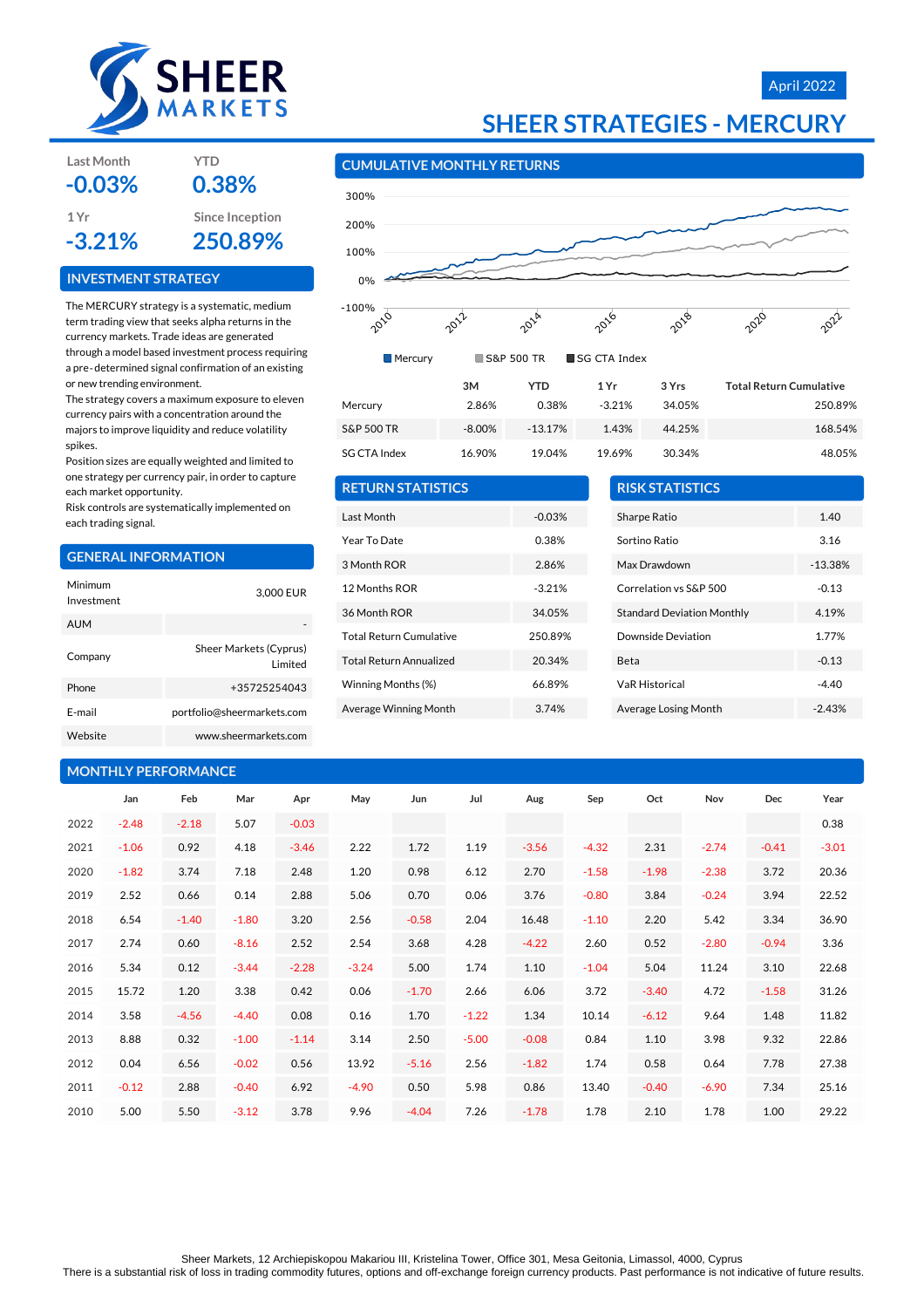

#### **RETURN REPORT**

| Period   | <b>Best</b> | Worst    | Average | Median | Last    |
|----------|-------------|----------|---------|--------|---------|
| 1 Month  | 16.48       | $-8.16$  | 1.70    | 1.20   | $-0.03$ |
| 3 Months | 26.84       | $-8.96$  | 5.01    | 4.12   | 2.86    |
| 6 Months | 32.20       | $-11.20$ | 10.08   | 10.16  | $-2.77$ |
| 1 Year   | 42.94       | $-7.53$  | 20.68   | 21.32  | $-3.21$ |
| 2 Years  | 68.74       | 6.15     | 43.18   | 45.26  | 6.15    |
| 3 Years  | 85.64       | 32.03    | 65.13   | 65.94  | 34.05   |
| 5 Years  | 129.36      | 72.13    | 107.55  | 108.84 | 82.81   |

#### **DRAWDOWN REPORT**

|                |         |                | No. Depth (%) Length (Months) Recovery (Months) Start date End date |         |         |
|----------------|---------|----------------|---------------------------------------------------------------------|---------|---------|
| 1              | -13.38  | 7              | 0                                                                   | 08/2021 |         |
| $\overline{2}$ | $-8.96$ | $\overline{2}$ | 6                                                                   | 02/2014 | 09/2014 |
| 3              | $-8.96$ | 3              | 5                                                                   | 03/2016 | 10/2016 |
| 4              | $-8.16$ | $\mathbf{1}$   | 3                                                                   | 03/2017 | 06/2017 |
| 5              | $-7.30$ | 2              | 1                                                                   | 10/2011 | 12/2011 |



### **VOLATILITY (12 MONTHS ROLLING)**



Mercury S&P 500 TR SG CTA Index

## **SHEER STRATEGIES - MERCURY**

**DISTRIBUTION OF MONTHLY RETURNS**



Mercury S&P 500 TR SG CTA Index

#### **DRAWDOWN**



Mercury S&P 500 TR SG CTA Index



Mercury S&P 500 TR SG CTA Index

### **DOWN CAPTURE VS. S&P 500 TR**